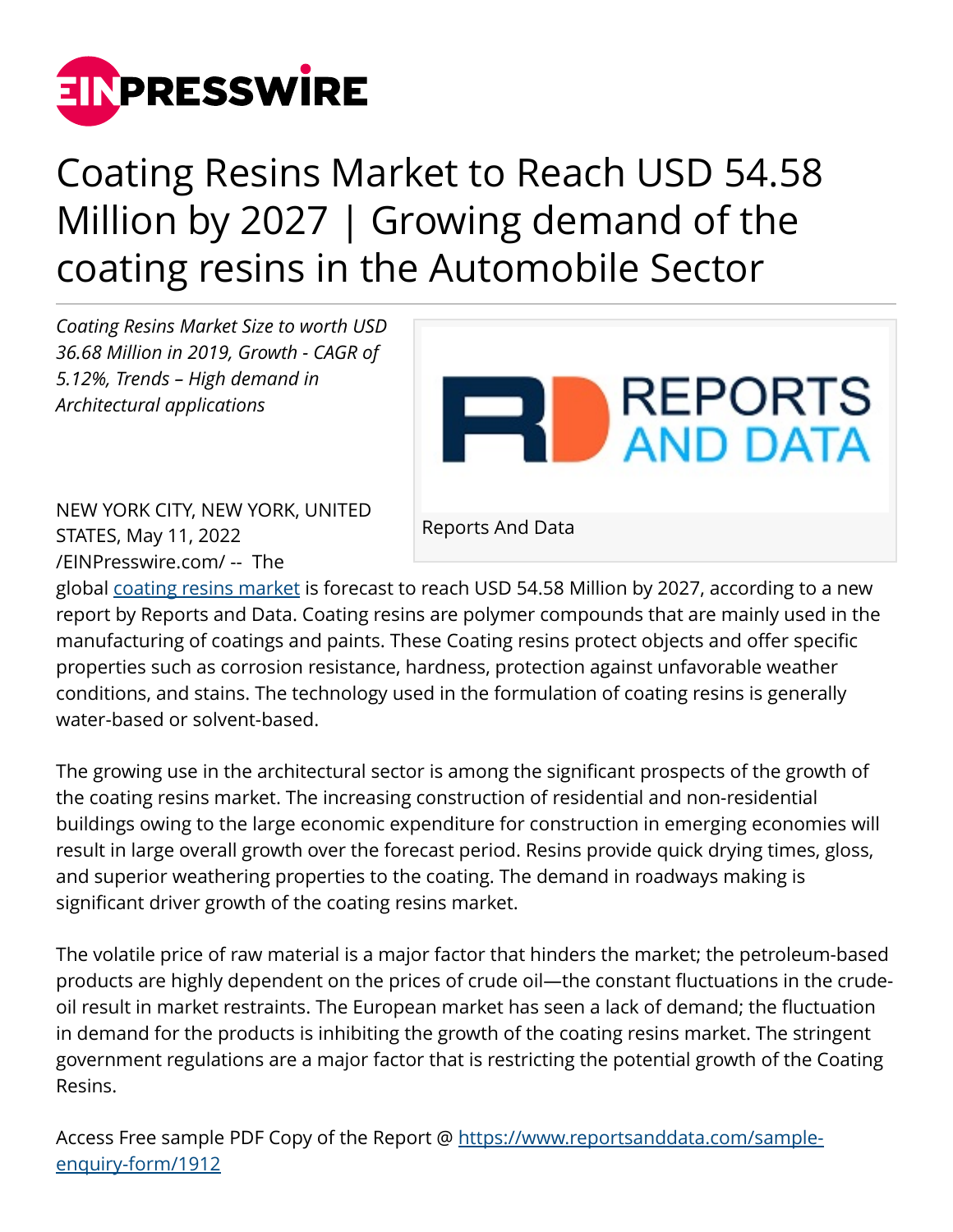Major companies: Dow Chemical, Royal DSM, Arkema, BASF SE, Allnex, Brenntag Specialties, Inc., Covestro, Evonik Industries AG, Momentive Specialty Chemicals, Inc., and Westlake Chemical Corporation., and The Chemical Company, among others.

Further key findings from the report suggest

Water-based coatings are expected to grow fastest in the technology segment; prevention of air pollution is a major concern of countries and organizations all over the world. The VOC emission standards control the coating resins market dynamics in major economies. Water-based coatings are now being applied in furniture and other industrial applications, and this shift in trend will be a major boost to the water-borne technology.

The acrylic resins are expected to hold a major share of the coating resins market over the forecast period. They are used mainly in construction applications such as glazing light fixture, sanitary wares. The investment in major projects in the Asia Pacific will result in widespread use in the region.

The automotive manufacturers use OEM coatings for passenger cars. The increasing use of electric vehicles is resulting in increasing demand for the coating resins, due to the impeccable protection provided by the resins. Vehicle refinishing sector is also contributing to the growth of the coating resins market, due to the vehicle aging or accidents.

Effective from March 1, 2020, Arkema announced Brenntag Canada as a primary distributor of Arkema water-borne resins in the region. The products will be sold under ENCOR, CELOCOE, SNAP, and NEOCAR names. The resins will help in applications of various manufacturing, industrial and architectural industries.

To know more about the report @ [https://www.reportsanddata.com/report-detail/coating-resins](https://www.reportsanddata.com/report-detail/coating-resins-market)[market](https://www.reportsanddata.com/report-detail/coating-resins-market) 

Segments covered in the report:

This report forecasts volume and revenue growth at a global, regional & country level, and provides an analysis on the industry trends in each of the sub-segments from 2016 to 2026. For the purpose of this study, Reports and Data have segmented the market on the basis of type, ingredient type, application and regional analysis.

Resin Type Outlook (Revenue, USD Million; Volume, Kilo Tons; 2016-2027)

Acrylic Epoxy Polyurethane Alkyd Others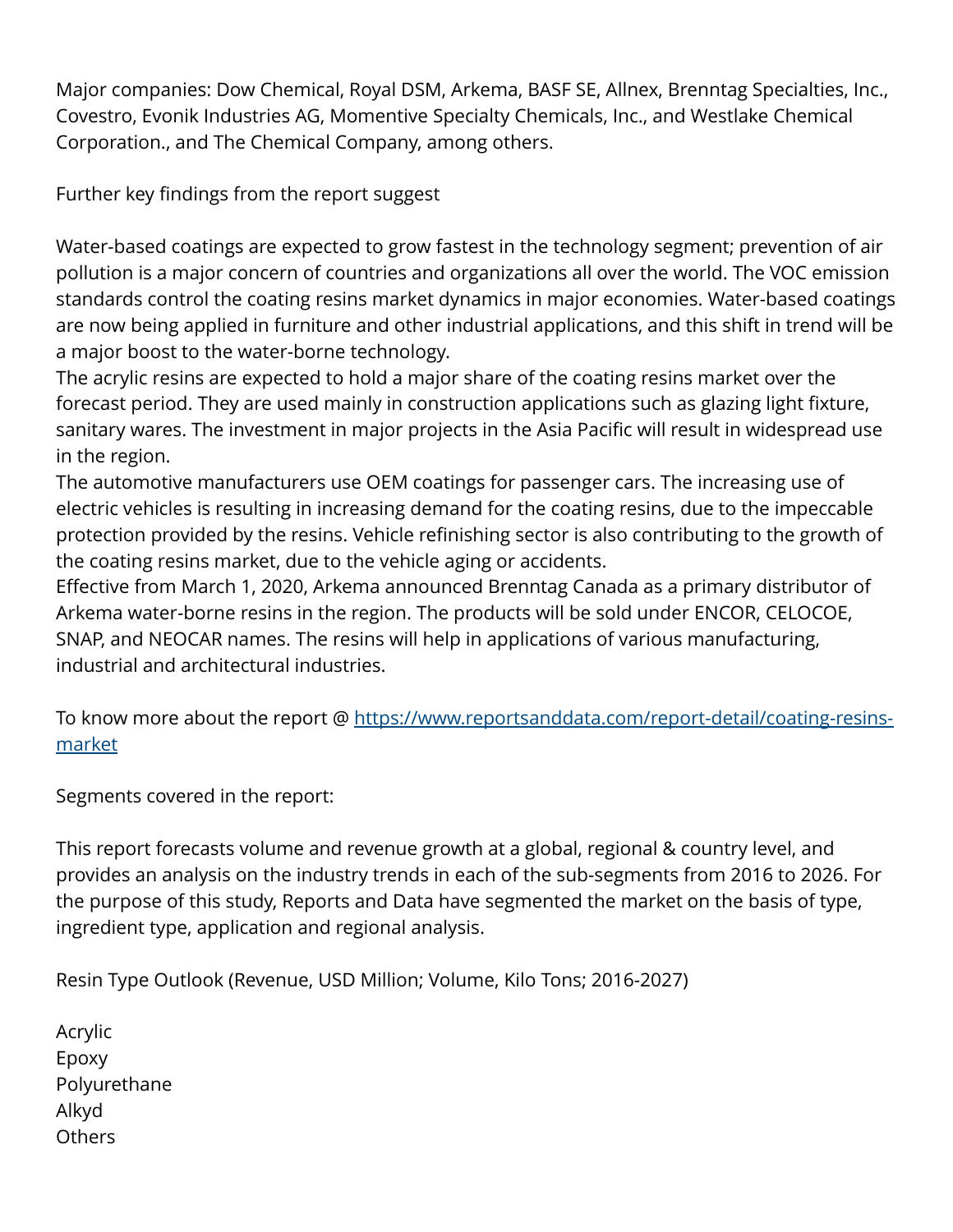Technology Outlook (Revenue, USD Million; Volume, Kilo Tons; 2016-2027)

Water-borne coatings Solvent-borne coatings Powder coatings Others

Application Outlook (Revenue, USD Million; Volume, Kilo Tons; 2016-2027)

Architectural Industrial Protective & Marine **Others** 

Ask for Customize Research Report @ [https://www.reportsanddata.com/request-customization](https://www.reportsanddata.com/request-customization-form/1912)[form/1912](https://www.reportsanddata.com/request-customization-form/1912)

Regional Outlook (Revenue, USD Billion; 2016-2027) North America Europe Asia Pacific Latin America Middle East & Africa The COVID-19 impact:

Covid-19 pandemic has impacted major manufacturing industries. The automobile sector has seen its fair share of the impact. The travel bans, at stay at home rules, has resulted in negative effects in the transportation industry. The depleting economy, due to intense lockdowns, has left the automobile market in a massive slump. The situation can improve by the strong governmental economic reforms which should be put in place. The Coating resins market is highly relying on the automotive industry and construction industry. The social distancing norms has resulted in the construction sector being pushed by two years.

Read More Related Reports:

Green Gasoline Market: [https://www.globenewswire.com/news](https://www.globenewswire.com/news-release/2020/01/06/1966382/0/en/Green-Gasoline-Market-To-Reach-USD-3-1-Billion-By-2026-Reports-And-Data.html)[release/2020/01/06/1966382/0/en/Green-Gasoline-Market-To-Reach-USD-3-1-Billion-By-2026-](https://www.globenewswire.com/news-release/2020/01/06/1966382/0/en/Green-Gasoline-Market-To-Reach-USD-3-1-Billion-By-2026-Reports-And-Data.html) [Reports-And-Data.html](https://www.globenewswire.com/news-release/2020/01/06/1966382/0/en/Green-Gasoline-Market-To-Reach-USD-3-1-Billion-By-2026-Reports-And-Data.html)

Activated Carbon Market: [https://www.globenewswire.com/news](https://www.globenewswire.com/news-release/2020/12/02/2138482/0/en/Activated-Carbon-Market-Size-Worth-USD-14-07-Billion-by-2027-Growing-at-a-CAGR-of-9-6-Emergen-Research.html)[release/2020/12/02/2138482/0/en/Activated-Carbon-Market-Size-Worth-USD-14-07-Billion-by-](https://www.globenewswire.com/news-release/2020/12/02/2138482/0/en/Activated-Carbon-Market-Size-Worth-USD-14-07-Billion-by-2027-Growing-at-a-CAGR-of-9-6-Emergen-Research.html)[2027-Growing-at-a-CAGR-of-9-6-Emergen-Research.html](https://www.globenewswire.com/news-release/2020/12/02/2138482/0/en/Activated-Carbon-Market-Size-Worth-USD-14-07-Billion-by-2027-Growing-at-a-CAGR-of-9-6-Emergen-Research.html)